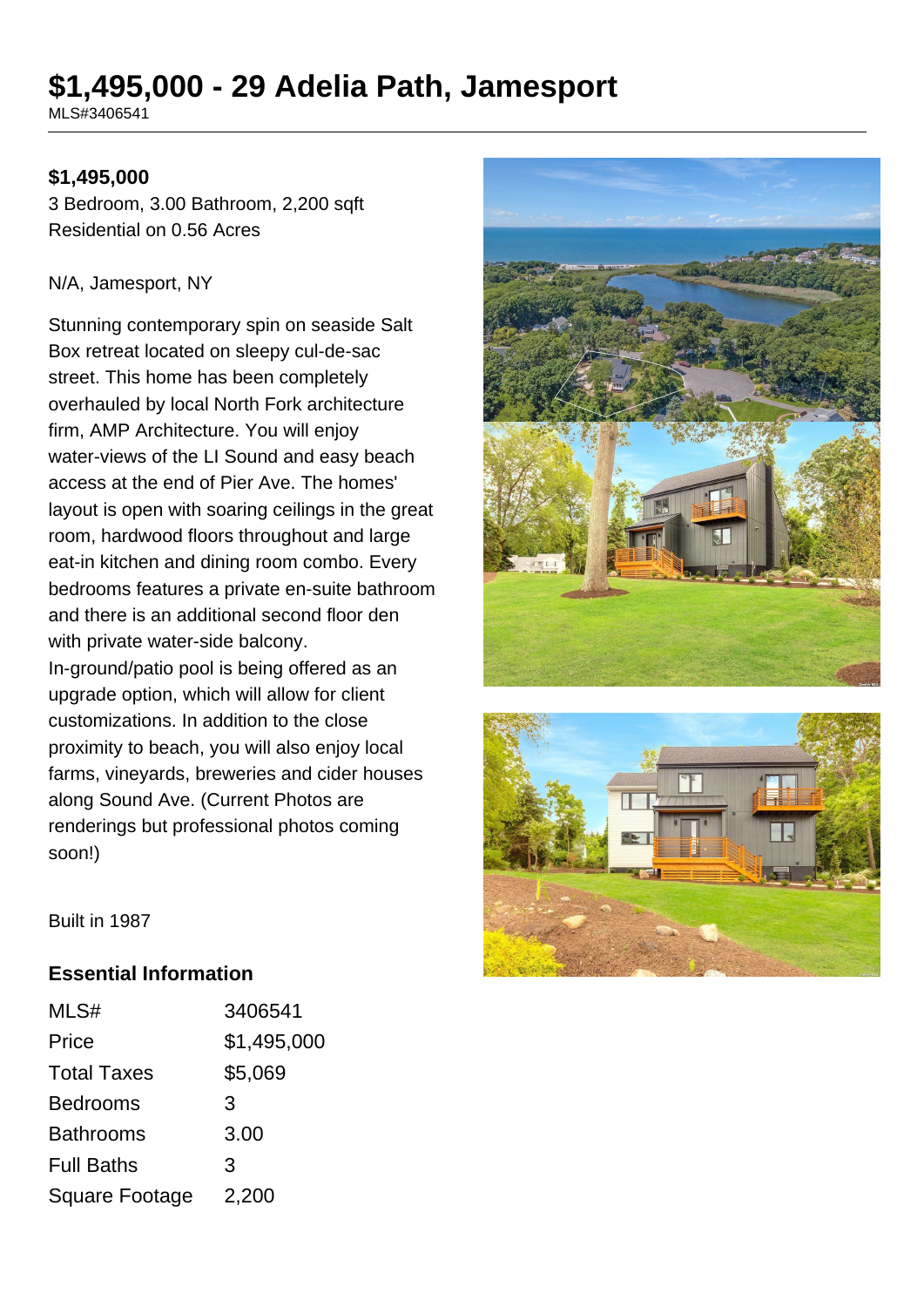| Lot Square Footage 24, 394 |                                |
|----------------------------|--------------------------------|
| Acres                      | 0.56                           |
| <b>Year Built</b>          | 1987                           |
| <b>Type</b>                | Residential                    |
| Sub-Type                   | <b>Single Family Residence</b> |
| <b>Style</b>               | Contemporary                   |
| <b>Status</b>              | Active                         |

# **Community Information**

| Address      | 29 Adelia Path |
|--------------|----------------|
| Subdivision  | N/A            |
| City         | Jamesport      |
| County       | Suffolk        |
| <b>State</b> | NY             |
| Zip Code     | 11947          |

## **Amenities**

| <b>Features</b> | Level, Sloped     |
|-----------------|-------------------|
| Parking         | Private, Driveway |
| Garages         | Private, Driveway |

#### **Interior**

| <b>Interior Features</b> | Master Downstairs, 1st Floor Bedrm, Cathedral Ceiling(s), Den/Family<br>Room, Eat-in Kitchen, Entrance Foyer, Living Room / Dining Room,<br>Master Bath, Pantry, Walk-In Closet(s) |
|--------------------------|------------------------------------------------------------------------------------------------------------------------------------------------------------------------------------|
| Heating                  | Propane, Forced Air                                                                                                                                                                |
| Cooling                  | <b>Central Air</b>                                                                                                                                                                 |
| Has Basement             | Yes.                                                                                                                                                                               |
| <b>Basement</b>          | Full                                                                                                                                                                               |

### **Exterior**

| <b>Exterior</b> | Frame, Concrete Fiber Board                      |
|-----------------|--------------------------------------------------|
|                 | Exterior Features Balcony, Sprinkler Lawn System |
| Lot Description | Level, Sloped                                    |
| <b>Windows</b>  | <b>New Windows</b>                               |
| Construction    | Frame, Concrete Fiber Board                      |

## **School Information**